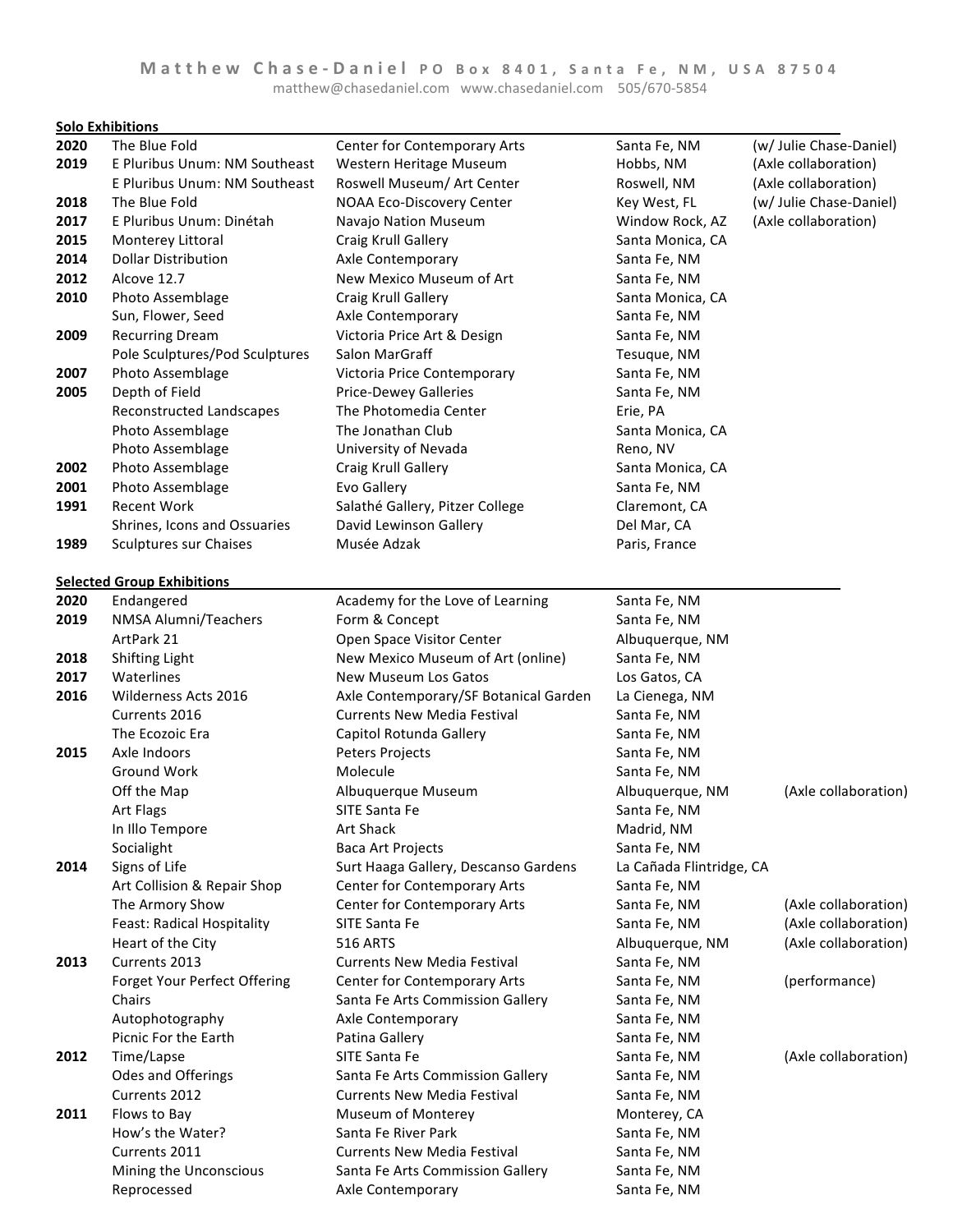|      | Vidrios y los Muertos                                | Axle Contemporary                                                                          | Santa Fe, NM                                                                                |  |
|------|------------------------------------------------------|--------------------------------------------------------------------------------------------|---------------------------------------------------------------------------------------------|--|
|      | Harvest                                              | Axle Contemporary                                                                          | Santa Fe, NM                                                                                |  |
| 2010 | River                                                | Santa Fe Arts Commission Gallery                                                           | Santa Fe, NM                                                                                |  |
|      | Transmissions                                        | Axle Contemporary                                                                          | Santa Fe, NM                                                                                |  |
| 2008 | <b>Water Planet</b>                                  | Capitol Rotunda Gallery                                                                    | Santa Fe, NM                                                                                |  |
|      | Large Drawings/small sculpture                       | SUNY Martin-Mullen Art Gallery                                                             | Oneonta, NY                                                                                 |  |
| 2007 | <b>Gallery Artists</b>                               | Victoria Price Contemporary                                                                | Santa Fe, NM                                                                                |  |
|      | Pole Sculptures                                      | University of West Alabama                                                                 | Livingston, AL                                                                              |  |
|      | CAMP                                                 | Hyde State Park                                                                            | Santa Fe, NM                                                                                |  |
|      | Group Show                                           | Salon Mar Graff                                                                            | Tesuque, NM                                                                                 |  |
| 2006 | Verstild Water                                       | Natuurkunst Drenthe                                                                        | Schoonoord, Netherlands                                                                     |  |
|      | The Art of Photography                               | The Lyceum                                                                                 | San Diego, CA                                                                               |  |
| 2005 | Visions of Santa Fe                                  | Phil Space                                                                                 | Santa Fe, NM                                                                                |  |
|      | SNAP: Contemporary Photography Morgan/Lehman Gallery |                                                                                            | Lakeville, CT                                                                               |  |
| 2004 | Printmaking                                          | <b>Flusso Gallery</b>                                                                      | New York, NY                                                                                |  |
|      | Printmaking                                          | Nasu International Biennale                                                                | Tochigi, Japan                                                                              |  |
| 2003 | Group Show                                           | Craig Krull Gallery                                                                        | Santa Monica, CA                                                                            |  |
|      | The New Print-Digital Evolution                      | Center for Contemporary Arts                                                               | Santa Fe, NM                                                                                |  |
|      | <b>Aether Fest</b>                                   | Harwood Arts Center                                                                        | Albuquerque, NM                                                                             |  |
|      | 10 <sup>th</sup> Juried Exhibition                   | Griffin Museum of Photography                                                              | Winchester, MA                                                                              |  |
| 2002 | DPI-Digitally Propelled Ideas                        | Kellogg University Art Gallery, Cal Poly                                                   |                                                                                             |  |
|      | Fluid                                                | Gallery Korea, Korean Cultural Service                                                     | Pomona, CA<br>New York, NY                                                                  |  |
|      |                                                      |                                                                                            |                                                                                             |  |
|      | Rocky Mountain Biennial                              | <b>MOCA</b>                                                                                | Fort Collins, CO                                                                            |  |
|      | <b>Digital Arts</b>                                  | <b>Butler Institute of American Art</b>                                                    | Youngstown, OH (award)                                                                      |  |
|      | 15 <sup>th</sup> Annual Sculpture Show               | El Ancon                                                                                   | Ribera, NM                                                                                  |  |
|      | Gadgets, Gizmos, & Games                             | The Art Compex Museum                                                                      | Duxbury, MA                                                                                 |  |
|      | 9 <sup>th</sup> Annual Photography Show              | Rice/Polak Gallery                                                                         | Provincetown, MA                                                                            |  |
| 2001 | 2 Photographers                                      | Evo Gallery                                                                                | Santa Fe, NM                                                                                |  |
|      | Japonisme: Asian Insiprations                        | Target Gallery, Torpedo Factory Art Center Alexandria, VA                                  |                                                                                             |  |
|      | 14 <sup>th</sup> Annual Sculpture Show               | El Ancon                                                                                   | Ribera, NM                                                                                  |  |
|      | Arte des Descartes II                                | Martinez Hacienda                                                                          | Taos, NM                                                                                    |  |
|      | Painting is Dead                                     | Plan B Evolving Arts                                                                       | Santa Fe, NM                                                                                |  |
|      | Art for Peace                                        | Eye-5 Gallery                                                                              | Los Angeles, CA                                                                             |  |
|      | Art for Peace                                        | Projective-Artists Museum                                                                  | Tel Aviv, Israel                                                                            |  |
|      | ArCade III                                           | Hull School of Art & Design, Hull, UK; Sheffield Hallam University, Sheffield, UK; Glasgow |                                                                                             |  |
|      |                                                      | School of Art, Glascow, Scotland; Grey's School of Art, Aberdeen, Scotland; James Hockey   |                                                                                             |  |
|      |                                                      |                                                                                            | Gallery, Farnham, Surrey, UK; New Greenham Arts Centre, Berkshire, UK; Guildhall Gallery,   |  |
|      |                                                      |                                                                                            | London, UK; Levall Gallery, Novorsbirsk, Siberia, Russia; International Art Festival Tengri |  |
|      |                                                      | Umai', Alma-Ata, Russia; State Museum of Fine Arts, Bishkek, Kyrgyzstanof; Fine Arts,      |                                                                                             |  |
|      |                                                      | Bishkek, Kyrgyzstan                                                                        |                                                                                             |  |
| 2000 | <b>Outdoor Sculpture Exhibition</b>                  | The College of Santa Fe                                                                    | Santa Fe, NM                                                                                |  |
|      | Erotic Art                                           | Treadwelll Museum of Fine Art                                                              | Treadwell, NY                                                                               |  |
|      | Spazi di Pace                                        | Centro Arti Visive                                                                         | Gubbio, Italy                                                                               |  |
|      | 13 <sup>th</sup> Annual Sculpture Show               | El Ancon                                                                                   | Ribera, NM                                                                                  |  |
|      | Arte des Descartes                                   | <b>Martinez Hacienda</b>                                                                   | Taos, NM                                                                                    |  |
| 1998 | Vehicle                                              | Plan B Evolving Arts (CCA)                                                                 | Santa Fe, NM                                                                                |  |
|      | Vehicle                                              | The Harwood Art Center (award)                                                             | Albuquerque, NM                                                                             |  |
| 1996 | Las Cruces                                           | Mojave Rose Gallery                                                                        | Mountainair, NM                                                                             |  |
|      | My Best Friends are Artists                          | Spanish Kitchen Studios                                                                    | Los Angeles, CA                                                                             |  |
| 1992 | Angels, Saints and Shrines                           | <b>Turner Carroll Gallery</b>                                                              | Santa Fe, NM                                                                                |  |
| 1990 | Art et Mythe                                         | U.N.E.S.C.O.                                                                               | Paris, France                                                                               |  |
|      | <b>Gallery Artists</b>                               | Galerie Metamorphose                                                                       | Paris, France                                                                               |  |
| 1989 | Les Nourritures de L'Art                             | Aire Libre                                                                                 | Evry, France                                                                                |  |
| 1988 | Hommage par des Amis d'Adzak                         | Musée Adzak                                                                                | Paris, France                                                                               |  |
|      |                                                      |                                                                                            |                                                                                             |  |

## **Public Art**

2019 Potato: Block Printing & Soup, Santa Fe and Albuquerque, NM (Axle Contemporary collaboration)

**2018** *E Pluribus Unum: NM Southeast, NM, (Axle Contemporary collaboration)* 

**2016** *E Pluribus Unum: Dinétah*, Navajo Nation, NM and AZ (Axle Contemporary collaboration)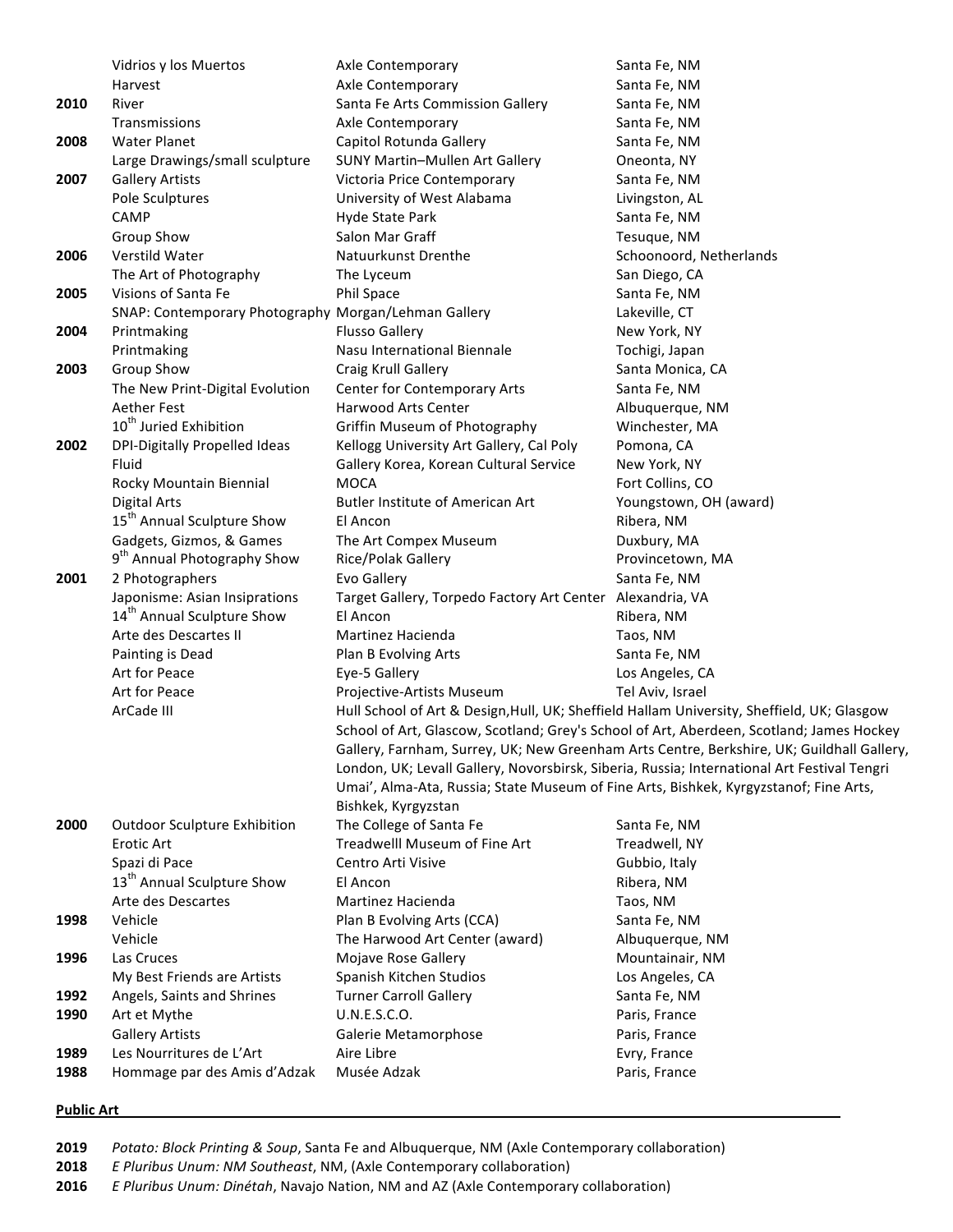- **2014** *Potato: Block Printing & Soup*, for The Paseo, Taos, NM (Axle Contemporary collaboration) *Dollar Distribution*, for Axle Contemporary, Santa Fe, NM The Renga Project, Santa Fe, NM, (Axle Contemporary collaboration) *E* Pluribus Unum: Albuquerque, Axle Contemporary and 516 ARTS, Albuquerque, NM (Axle Contemporary collaboration)
- **2012** *Wool Pole,* Temporary Installations Made for the Environment, NM ARTS, Navajo Nation Museum, Window Rock, AZ *E* Pluribus Unum: Santa Fe, Axle Contemporary, Santa Fe, NM (Axle Contemporary collaboration)
- **2011** *Haiku Roadsign, Axle Contemporary, Santa Fe, NM (Axle Contemporary collaboration)*
- **2009** *Pole Sculptures*, for Land/Art at Albuquerque Open Space Visitor Center, Albuquerque, NM Headwaters, Commission for Academic Classroom Building, Mesa State College, Grand Junction, CO Gourdsigns, Santa Fe, NM
- **2008** The Torso Project, Santa Fe River Park, Santa Fe, NM; In the Family Way
- **2007** *Alfalfa Cone*, Grant County Courthouse, Silver City, NM; Mimbres Region Arts Council and NM Art In Public Places *Veritable Los Angeles Culture Star Relics*, Boardwalk, Venice Beach, CA
- **2006** *Pole Sculptures, Alchemy*, Temporary Installations Made for the Environment, Mimbres Arts Council, NM Arts, Silver City, NM Pole Sculptures, Verstildwater: Stichting Natuurkunst Drenthe, Schoonoord, Netherlands Pole Sculptures, Huntington Public Art Initiative, Crab Meadow Beach, Huntington, NY
- **2002** *Desert, El Camino Real*: 10' x 40' Billboard, I-25, Albuquerque, NM; Magnifico Arts
- **2000** *Fountain for Peace,* Gubbio, Italy (collaboration w/ Jill D'Agnenica & Cynthia Minet); Funding/Sponsors: Comune di Gubbio, Via Francescano Della Pace, Comunita Montana Alto Chiascio, Provincia di Perugia, Regione Umbria, Istituto Italiano di Cultura Los Angeles, Istituto Italiano di Cultura Tel Aviv
- **1998** *Chiryu-Black Mesa:* 6' x 12' Billboard for *Vehicle,* Albuquerque, NM *On the Road with Hiroshige: From Edo to the American West: Bus panels for Vehicle, Albuquerque, NM*

### **Residencies**

## **2017** *Loggerhead Key Arts Residency, National Parks Arts Foundation, Dry Tortugas National Park, FL*

**2006** Stichting Natuurkunst Drenthe, Schoonoord, Netherlands

1988-89 Musée Adzak, Paris, France

## **Juries/Selection Committees**

- **2017** *Review Santa Fe* (photo reviewer*),* Center, Santa Fe, NM *ASMP NM/AIGA NM Hire-Ed Portfolio Review* (photo reviewer) Albuquerque, NM *AHA Festival of Emerging Arts*, juror, Santa Fe, NM *The Fence New Mexico*, United Photo Industries/Photoville/ ASMP NM, juror, Santa Fe, NM *Nevada Arts Council, Visual Arts Panelist, Reno, NV* 2016 Review Santa Fe (photo reviewer), Center, Santa Fe, NM
- **TIME** selection committee, NM Arts

### **2015-present**

Art in Public Places Committee, Santa Fe Arts Commission, Santa Fe, NM *Railyard Art Committee*, Santa Fe, NM

- **2015** National Endowment for the Arts ArtWorks Selection Committee, Washington D.C.
- **2013** *Santa Fe Art Institute Residency Selection Panel,* Santa Fe, NM
- **2012** *Creative Capital Workshop Selection Panel, Santa Fe, NM*
- **2011** Art in Windows Project Selection Committee, Santa Fe Arts Commission, Santa Fe, NM

# **Teaching and Presentations**

- **2018** *The Blue Fold*, National Oceanic and Atmospheric Administration, Key West, FL
- **2016** *Wilderness Acts,* presentation to art students, Santa Fe University of Art and Design, Santa Fe, NM
- **2014** *Evolving Intentions in Public Art*, symposium, Center for Contemporary Arts, Santa Fe, NM The Roots of Grassroots, Center for Contemporary Arts, Santa Fe, NM *IAIA Quantum Blood Drive*, visiting artist, Site-Specific Sculpture Class, Institute for American Indian Arts, Santa Fe, NM *Wilderness Acts at Axle Contemporary*, presentation to art classes, Turquoise Trail Elementary, Santa Fe, NM The Renga Project, roundtable discussion, New Mexico Museum of Art, Santa Fe, NM Axle Contemporary, presentation to Gallery and Museum Practices Class, Santa Fe University of Art and Design, NM *The Royal Breadshow, presentation for Spread, SITE Santa Fe, NM*
- **2013** *Haiku Roadsign & The Renga Project,* presentation to Haiku North America conference, Queen Mary, Long Beach Harbor, CA. Alcove 12.7, artist talk, New Mexico Museum of Art, Santa Fe, NM Axle Contemporary, presentation to Gallery and Museum Practices Class, Santa Fe University of Art and Design, NM Axle Contemporary, presentation to classes at New Mexico School for the Arts, Santa Fe, NM
- **2012** Visiting Artist at Tsehootsooi Dine Bi'Olta Elementary School, Fort Defiance, AZ *Your Art Practice Made Perfect: Business Tips and Tools, College Art Association, Santa Fe University of Art and Design, NM*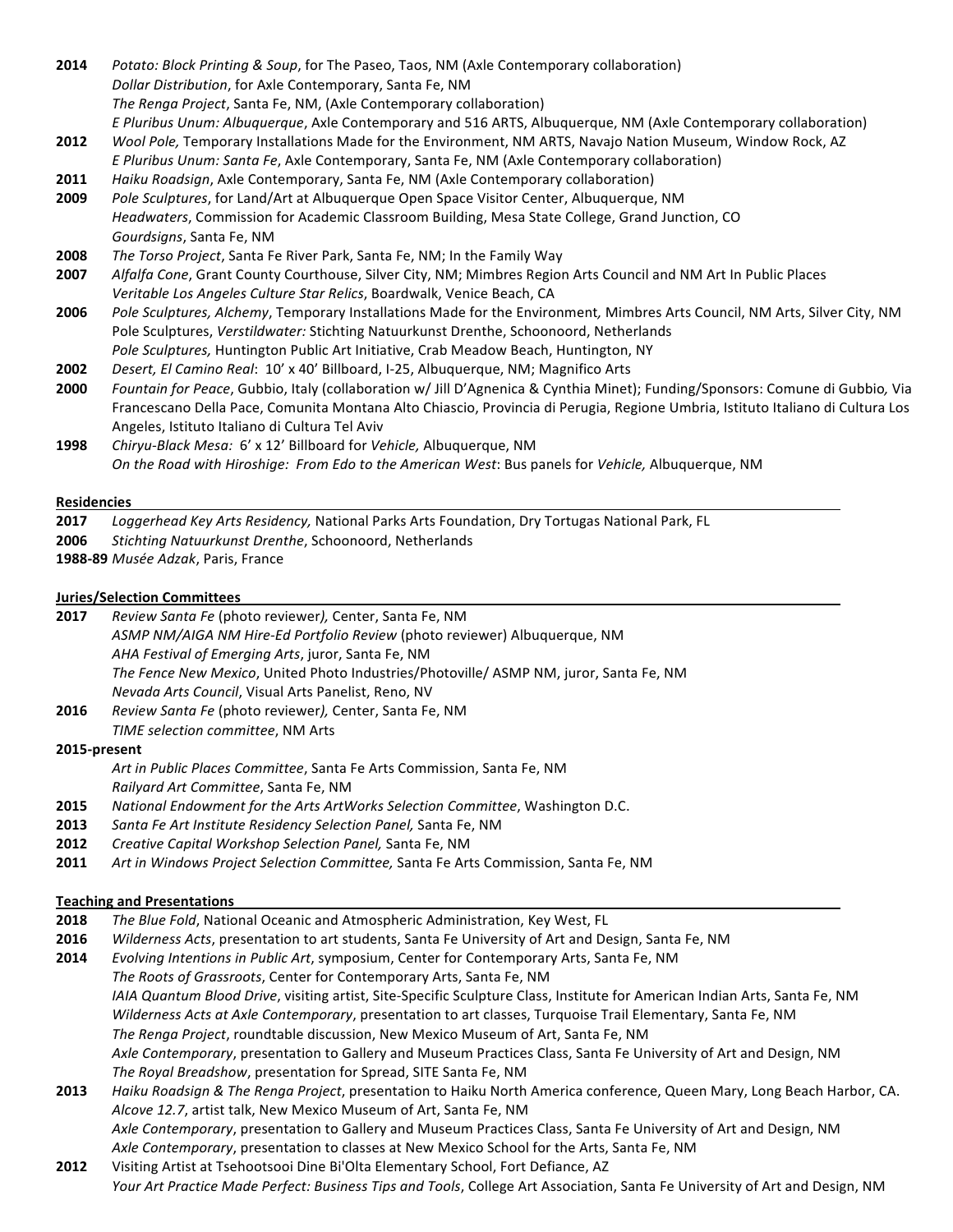Axle Contemporary, presentation to classes at New Mexico School for the Arts, Santa Fe, NM

- **2012** *Järmark*, presentation to classes at Desert Academy, Santa Fe, NM
- 1991 Visiting Artist, Rio Grande School, Santa Fe, NM

#### **Catalogs**

*Visions of Santa Fe, Squarebooks, Santa Fe, NM 2005* Spazi di Pace-Art for Peace, Centro Arti Visive, Campo D'Osservazione, Gubbio, Italy, 2000 Vehicle, Plan B Evolving Arts, CCA, Santa Fe, NM 1998 Les Nourritures de l'Art: Syndicat d'Agglomeration Nouvelle d'Evry, Evry, France, 1989

#### **Books**

The Blue Fold: Explorations at Loggerhead Key Dry Tortugas National Park, Axle Contemporary Press, 2017 Lobo, The King of Currumpaw, contributing illustrator, Seton Legacy Project, Academy for the Love of Learning, 2018 Local Coloring, contributing illustrator, Axle Contemporary Press, 2017 Dollar Distribution, photographs, Matthew Chase-Daniel, Axle Contemporary Press, 2014 *The Renga Project*, Axle Contemporary Press, 2014 (Axle collaboration) *The Royal Breadshow, Axle Contemporary Press, 2014 (Axle collaboration) E* Pluribus Unum: Albuquerque, Axle Contemporary Press, 2014 (Axle collaboration) Autophotography, Axle Contemporary Press, 2013 *E* Pluribus Unum: Santa Fe, Axle Contemporary Press, 2012 (Axle collaboration) *Body*, photographs, Matthew Chase-Daniel, Axle Contemporary Press, 2011 *Haiku Roadsign, Axle Contemporary Press, 2011 (Axle collaboration)* 

#### **Reviews, Essays, & Interviews about the Art**

At the mercy of the tides: Matthew and Julie Chase-Daniel on Loggerhead Key, Michael Abatemarco, Pasatiempo, 1/12/2018 *Moving Pictures, Andrew Roush, New Mexico Magazine, 3/2017 (Axle collaboration) E* Pluribus Unum: Dinétah, book review, Jonathan Blaustein, aPhotoEditor, 1/2017 (Axle collaboration) *Mobile Images of the Navajo Nation, Forecast Public art Review, 10/2016 (Axle collaboration)* Leonora Curtin Wetland hosts ephemeral sculpture exhibit-, Arin McKenna, The Los Alamos Monitor, 10/5/16 *Capturing a Community, Donovan Quintero, Navajo Times 9/2016* (Axle collaboration) *Photographers trying to capture essence of New Mexico through the people, Devin Neeley, KOB-TV, 9/2016* (Axle collaboration) *E* Pluribus Unum' project visits Navajo Nation, Mike Easterling, Farmington Daily Times 9/2016 (Axle collaboration) *E* Pluribus Unum, Elizabeth Hardin-Burrola, Gallup Independent, 8/2016 (Axle collaboration) *Traveling Portrait Gallery Will Capture The Faces Of Navajo Nation*, Claire Fallon, Huffington Post, 8/2016 (Axle collaboration) *Driven:* The Generative Nature of Food, Art, And Community, Claude Smith, Edible Santa Fe, 2016 (Axle collaboration) *3* Questions w/ Matthew Chase-Daniel--Stone Soup, Santa Fe Reporter 10/2015 (Axle collaboration) *Not This Title, Not That,* Enrique Limon, Santa Fe Reporter, 5/2015 (Axle collaboration) Axle Indoors, Richard Tobin, THE magazine, 4/15 (Axle collaboration) Axle Indoors, Hannah Hoel, THE magazine, 4/15 (Axle collaboration) Axle Indoors, Michael Abatemarco, Pasatiempo, 3/6/15 (Axle collaboration) Axle Indoors at Peters Projects, Adobe Airstream, 3/2015 (Axle collaboration) Axle Indoors, Drew Lenihan, Visual Art Source, 2/2015 (Axle collaboration) *Accessible ART*, Albuquerque Journal North, 2/13/15 (Axle collaboration) *Creative Approaches for Economics, Ecology, And Life, Green Fire Times, 1/2015 (Axle collaboration)* Art on the Go: Mobile Galleries Hit the Streets, Urbanful, 12/2014 (Axle collaboration) *Evolving Intentions in Public Art Symposium*, Marina La Palma, THE magazine, 11/2014 (Axle collaboration) *I* Raised \$1,500 on Kickstarter- The Gave it All Away, Sarina Finkelstein, The Image Bank, Money.com/Time.com, 10/2014 *Unconventional artist gives 1500 a lucky-dollar day, Chris Quintana, Santa Fe New Mexican, 10/19/2014* Take Part in Art, Leave Money Lying Around in Public!, Jackie Jadmak, The Albuquerque Journal/Journal North, 10/2014 *Cash Stash*, Enrique Limón, The Santa Fe Reporter, 10/2014 Axle Contemporary, Rhea Goodman (radio interview), Living Juicy, KSFR, Santa Fe, NM, 10/2014 *Dollar Distribution/Economologies*, Kathryn Davis (radio interview), Art Beat, KVSF, Santa Fe, NM, 9/2014 *Economologies*, Julia Goldberg (radio interview), Julia Goldberg Show, KBAC, Santa Fe, NM, 8/2014 The Renga Project, Mary Charlotte Domandi (radio interview), Santa Fe Radio Cafe, KSFR, Santa Fe, NM, 6/2014 The Renga Project, Christopher Johnson (radio interview), Collected Words, KVSF, Santa Fe, NM, 6/2014 Honey Harris (radio interview), The Honey Harris Show, KBAC, Santa Fe, NM, 2/2014 *Big in Japan,* Zoe Haskell, The Santa Fe Reporter, 4/2014 (Axle collaboration) *Exhibition/The Royal Breadshow, CFile, 4/2014 (Axle collaboration)*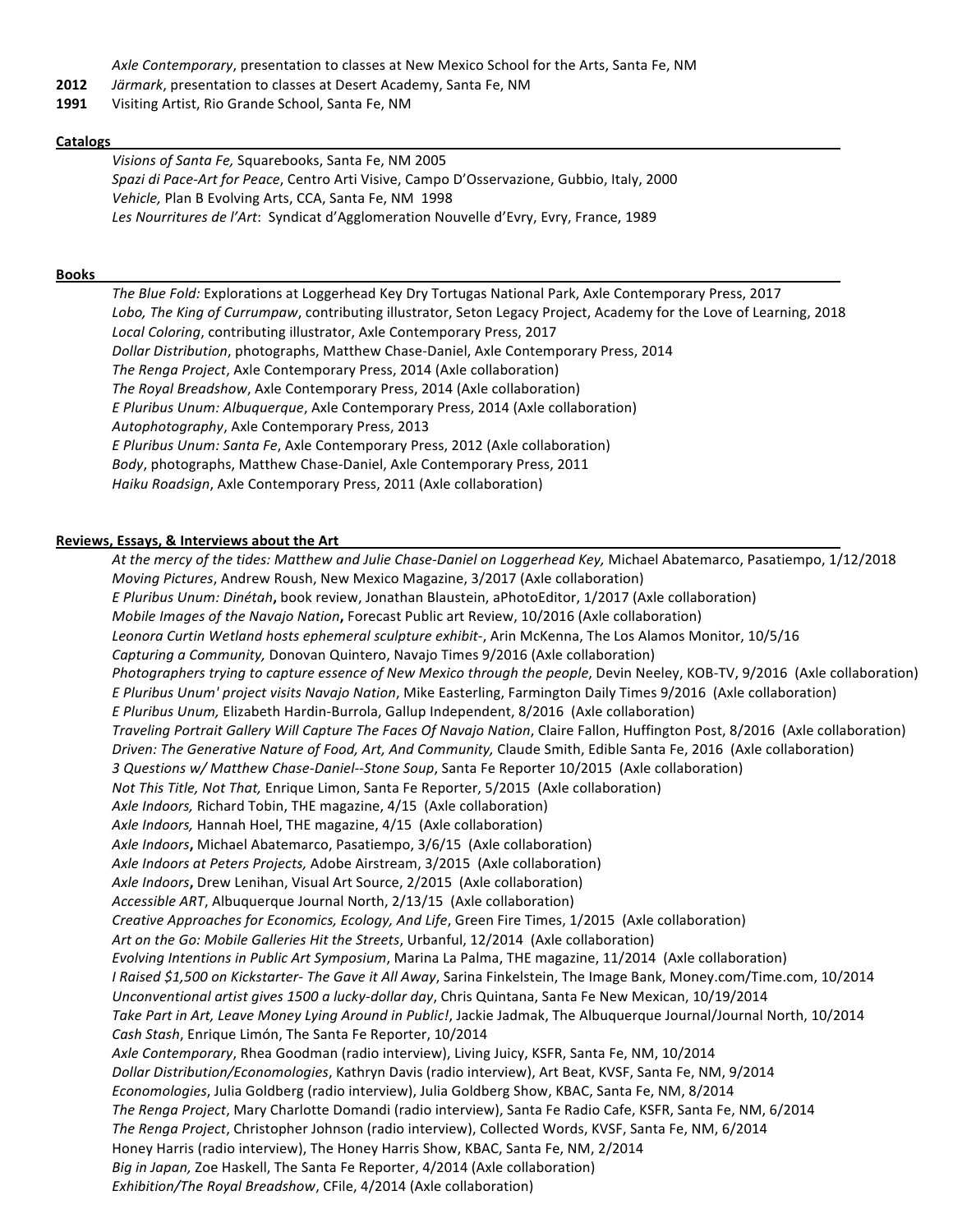*Flour Power*, Enrique Limón, The Santa Fe Reporter, 4/29/2014 Feast, at SITE Santa Fe, Michael Abatemarco, Pasatiempo, The Santa Fe New Mexican, 4/4/2014 (Axle collaboration) *iCOLORES!, KNME-TV, Albuquerque, NM, 1/2014* Alcove 12.7, Hannah Hoel, THE magazine, Santa Fe, NM, 2/2013 *Alternatives*, Sara Roffino, Blouin ArtInfo, 2/13/2013 *Time for Public Art*, H. Haveman, Gallup Journey, Gallup, NM, 5/2012 *Time Travel*, Michael Abatemarco, Pasatiempo, The Santa Fe New Mexican, 5/18/2012 *Relapse*, Jackson Larson, The Santa Fe Reporter, 5/16/2012 *Body*, Douglas Fairfield, Pasatiemo, The Santa Fe New Mexican, 3/2012 *The Body, Undone, Jackson Larson, The Santa Fe Reporter, 1/18/2012* The Roadsign More Travelled, Matthew Irwin, The Santa Fe Reporter, 12/7/2011 Art in the Back of a Truck, Matthew Irwin, The Santa Fe Reporter, 11/1/2011 *Street Haiku*, Laura Hitt, The Santa Fe Reporter, 6/23/11 Art Traffickers, Devon Jackson, The Santa Fean, 6/7/2011 *Mining the Unconscious*, Marcelina Martin, Two Spirit Films, Santa Fe, NM, 2011 *1 Sign, 3 Lines, 2 Poems per Week,* Kathaleen Roberts, The Albuquerque Journal/Journal North, 4/24/2011 Redefining Art, Tom Sharpe, The Santa Fe New Mexican, 4/23/2011 Let It Roll, Santa Fe's Art A Go-Go, Andrew Belonsky, The New York Times Magazine online, 2/3/2011 The Universe Of Axle Contemporary, THE magazine, Santa Fe, NM 2/2011 The Roving Art Piece, Melanie McWhorter, Finite Foto, 12/2010 Axle Rose, Rani Molla, The Santa Fe Reporter, 9/29/2010 *Dream Come True*, Kate McGraw, The Albuquerque Journal, Santa Fe, 9/6/2010 *A Van Garde*, Rob DeWalt, Pasatiempo, The Santa Fe New Mexican, 6/10/2010 *Embodied Mind*, Matthew Chase-Daniel, Trend Magazine, Santa Fe, NM 5/2010 *Wings Take Dream*, Douglas Fairfield, Pasatiempo, The Santa Fe New Mexican, 6/5/2009 The Universe of Matthew Chase-Daniel, Guy Cross & Matthew Chase-Daniel, THE magazine, Santa Fe, NM 4/2009 *Tumult of Vision,* David Abram, Orion Magazine, Great Barrington, MA, July/Aug 2007 Long Island Pulse, Long Island, NY 8/2006 Studio Visit, THE magazine, Santa Fe, NM 10/2005 Depth of Field, Diane Armitage, THE magazine, Santa Fe, NM 6/2005 Going Like a Traveler to an Ancient Land, Elizabeth Cook-Romero, Pasatiempo, The Santa Fe New Mexican, 5/6/2005 Pieced Together, Dottie Indyke, Journal Santa Fe, The Albuquerque Journal, Albuquerque, NM, 5/6/2005 *Transmission tunes into our radio culture*, Wesley Pulkka, The Albuquerque Journal, Albuquerque, NM, 6/22/2003 The Denver Post, Denver, CO, 7/12/2002 *Photo-Assemblage*, Laura Addison, THE magazine, Santa Fe, NM, 5/2001 *One From Many*, Paul Weideman, Pasatiempo,The Santa Fe New Mexican, 3/30/2001 Vehicle: Art & Transportation in New Mexico, Diane Armitage, THE magazine, Santa Fe, NM 12/1998 *Trapping Passion on Canvas*, Leah Ollman, Los Angeles Times, San Diego County Edition, 6/5/91 *Exhibit is worth coming back to,* Gene Schwartz, San Diego Blade-Citizen, CA, 6/7/91 *An off-road art exhibit*, Tidge Holmberg, Spotlight, San Diego, CA, 5/23/1991

# **Selected Collections**

Academy for the Love of Learning, Santa Fe, NM Albuquerque Dep't of Human Services, NM American Embassy, Phnom Penh, Cambodia Burrell College of Osteopathic Medicine, New Mexico State University, Las Cruces, NM Capitol Art Foundation, Santa Fe, NM Department of Revenue, Tallahassee, Florida Federal Reserve, St. Louis, MO Heard Museum, Phoenix, AZ (Axle Contemporary collaborative work) Hilton Hotels, New York, NY J. Paul Taylor Visitor Center, Mesilla, NM Jersey Shore University Medical Center, NJ Jonathan Club, Santa Monica, CA Marriot Hotels, Maui, HI Mariposa Fire Substation, Rio Rancho, NM Memorial Sloan-Kettering, NY Mesa State College, CO Missouri Baptist Medical Center, St. Louis, MO Musée Adzak, Paris, France